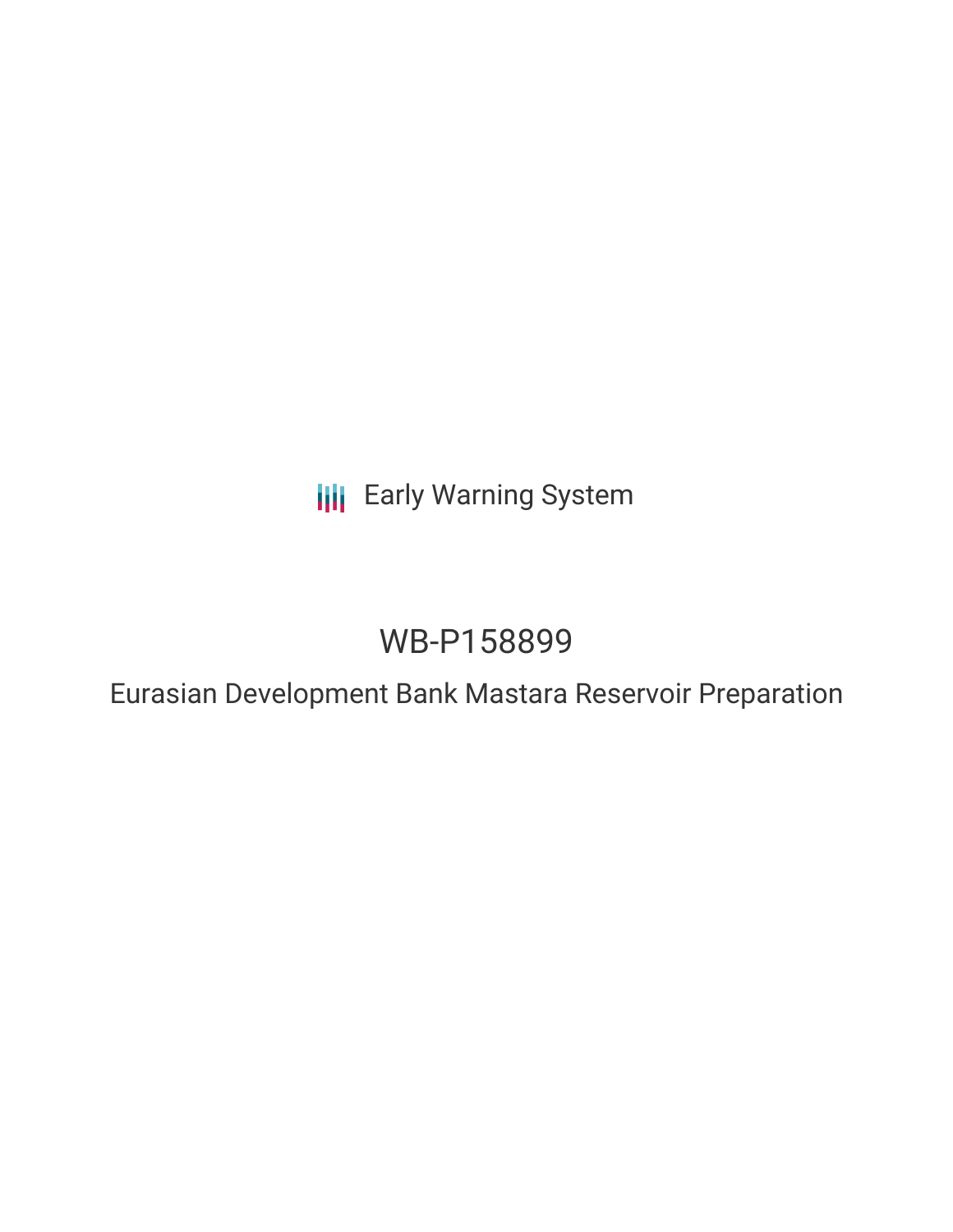

### **Quick Facts**

| <b>Countries</b>               | Armenia                                     |
|--------------------------------|---------------------------------------------|
| <b>Financial Institutions</b>  | World Bank (WB)                             |
| <b>Status</b>                  | Active                                      |
| <b>Bank Risk Rating</b>        | U                                           |
| <b>Voting Date</b>             | 2016-07-26                                  |
| <b>Borrower</b>                | Republic of Armenia                         |
| <b>Sectors</b>                 | Technical Cooperation, Water and Sanitation |
| <b>Investment Type(s)</b>      | Loan                                        |
| <b>Investment Amount (USD)</b> | $$0.67$ million                             |
| <b>Project Cost (USD)</b>      | $$0.67$ million                             |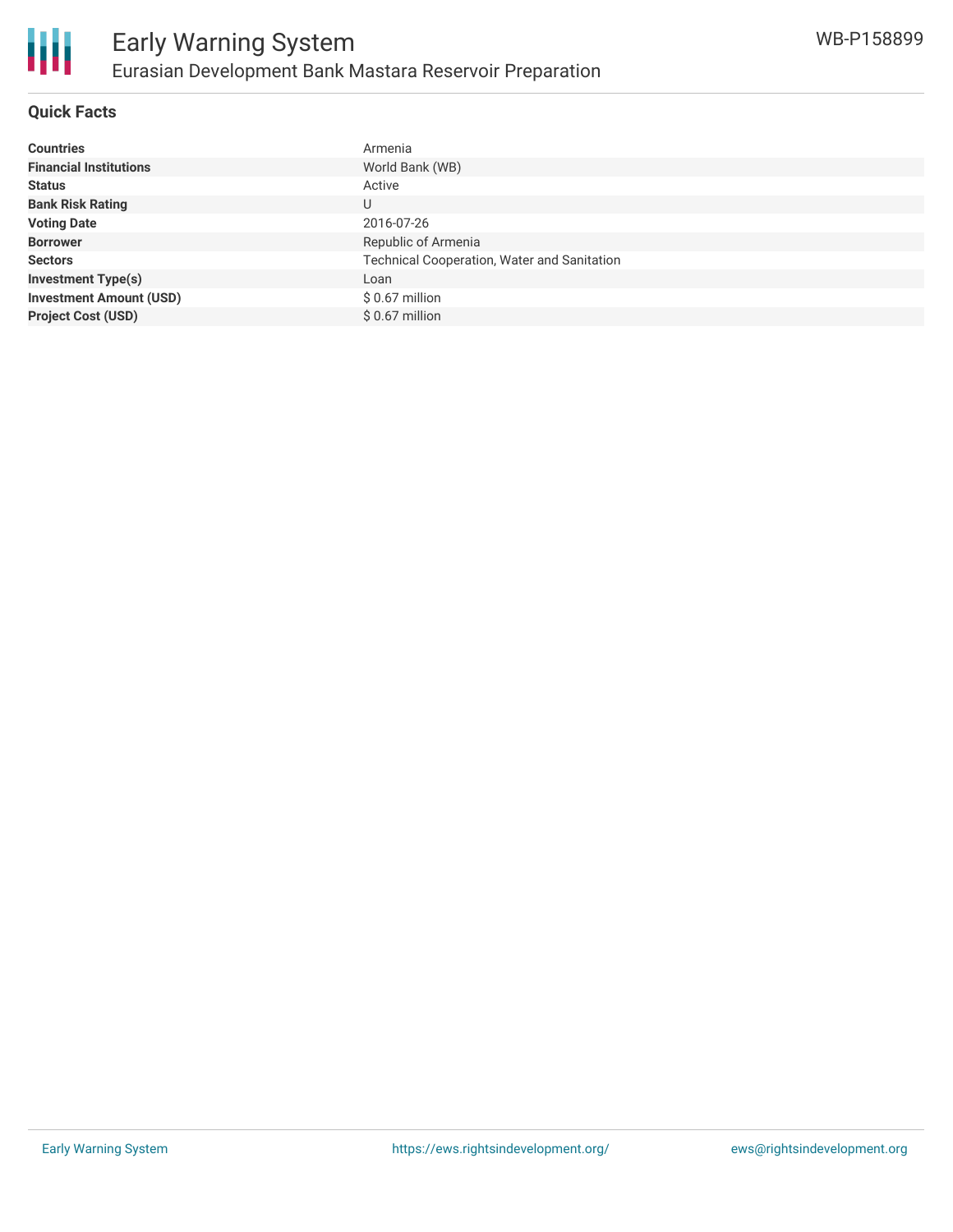

#### **Project Description**

This project finances technical cooperation to support preparation for the Mastara Reservoir Project, financed by the Eurasian Fund for Stabilization and Development. This includes supporting project preparation studies, and enhancing preparation and implementation capacity.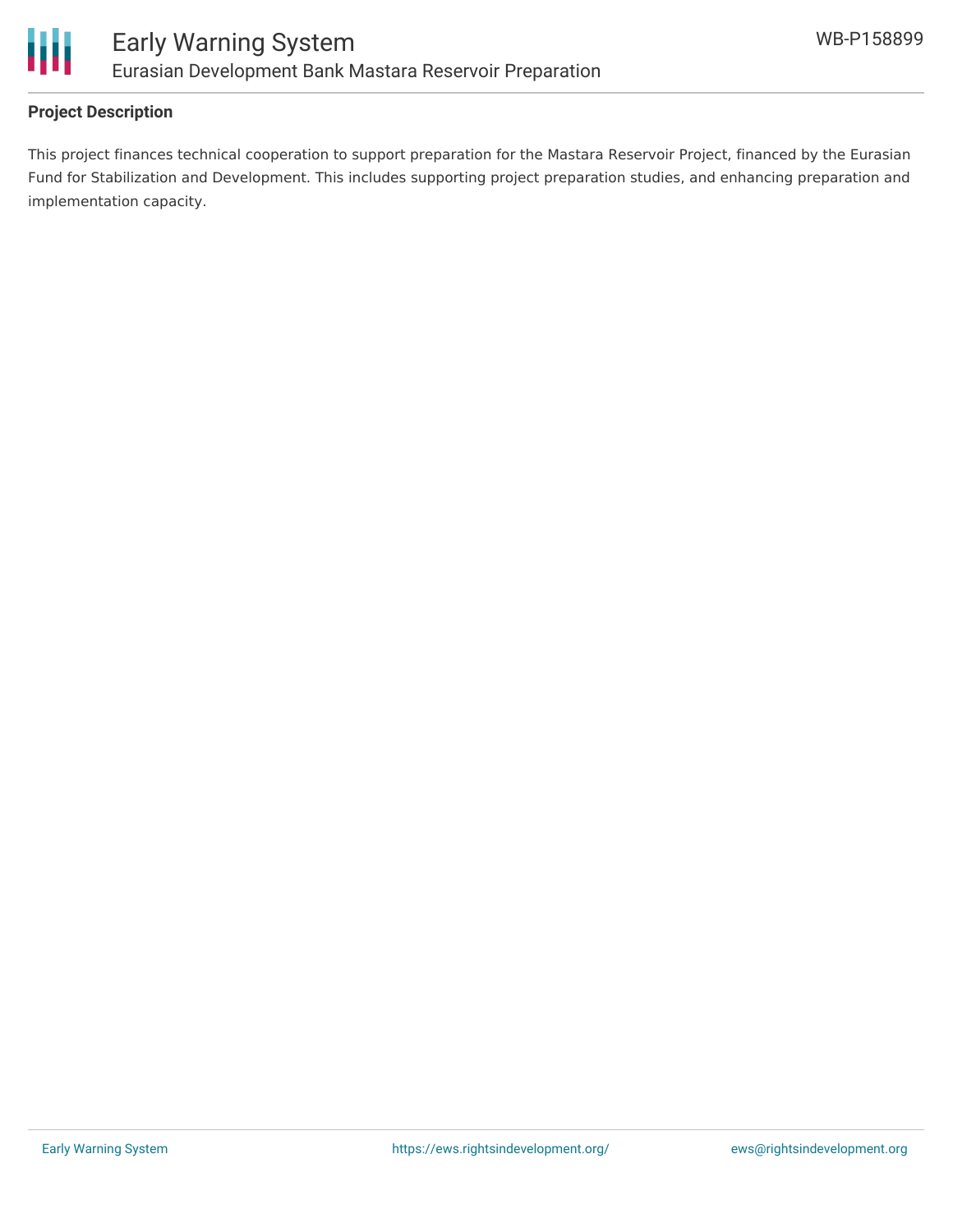

#### **Investment Description**

World Bank (WB)

This project is being financed by the Free-standing Technical Facility for ECA.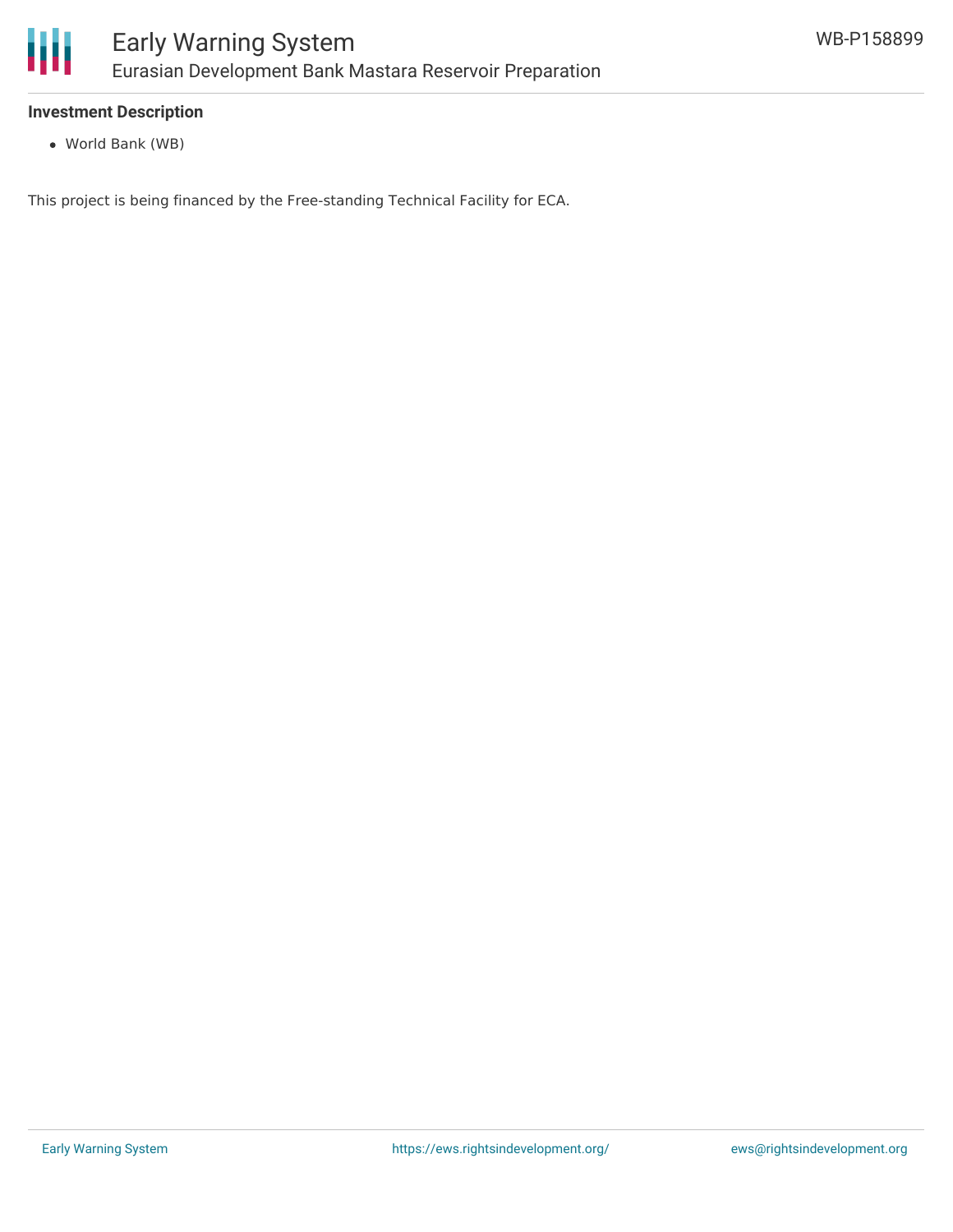

## **Contact Information**

World Bank Contact: Winston Yu Title: Sr Water Resources Spec. Tel: 473-8536 Email: wyu@worldbank.org

Name: Republic of Armenia Contact: Artak Marutyan Title: Head of Reporting and Servicing Division Ministry of Finance Tel: 37410595237 Email: artak.marutyan@minfin.am

Name: Water Sector Projects Implementation Unit State Agency Contact: Feliks Melikyan Title: Director Tel: 37410277943

#### ACCOUNTABILITY MECHANISM OF WORLD BANK

The World Bank Inspection Panel is the independent complaint mechanism and fact-finding body for people who believe they are likely to be, or have been, adversely affected by a World Bank-financed project. If you submit a complaint to the Inspection Panel, they may investigate to assess whether the World Bank is following its own policies and procedures for preventing harm to people or the environment. You can contact the Inspection Panel or submit a complaint by emailing ipanel@worldbank.org. You can learn more about the Inspection Panel and how to file a complaint at: http://ewebapps.worldbank.org/apps/ip/Pages/Home.aspx.